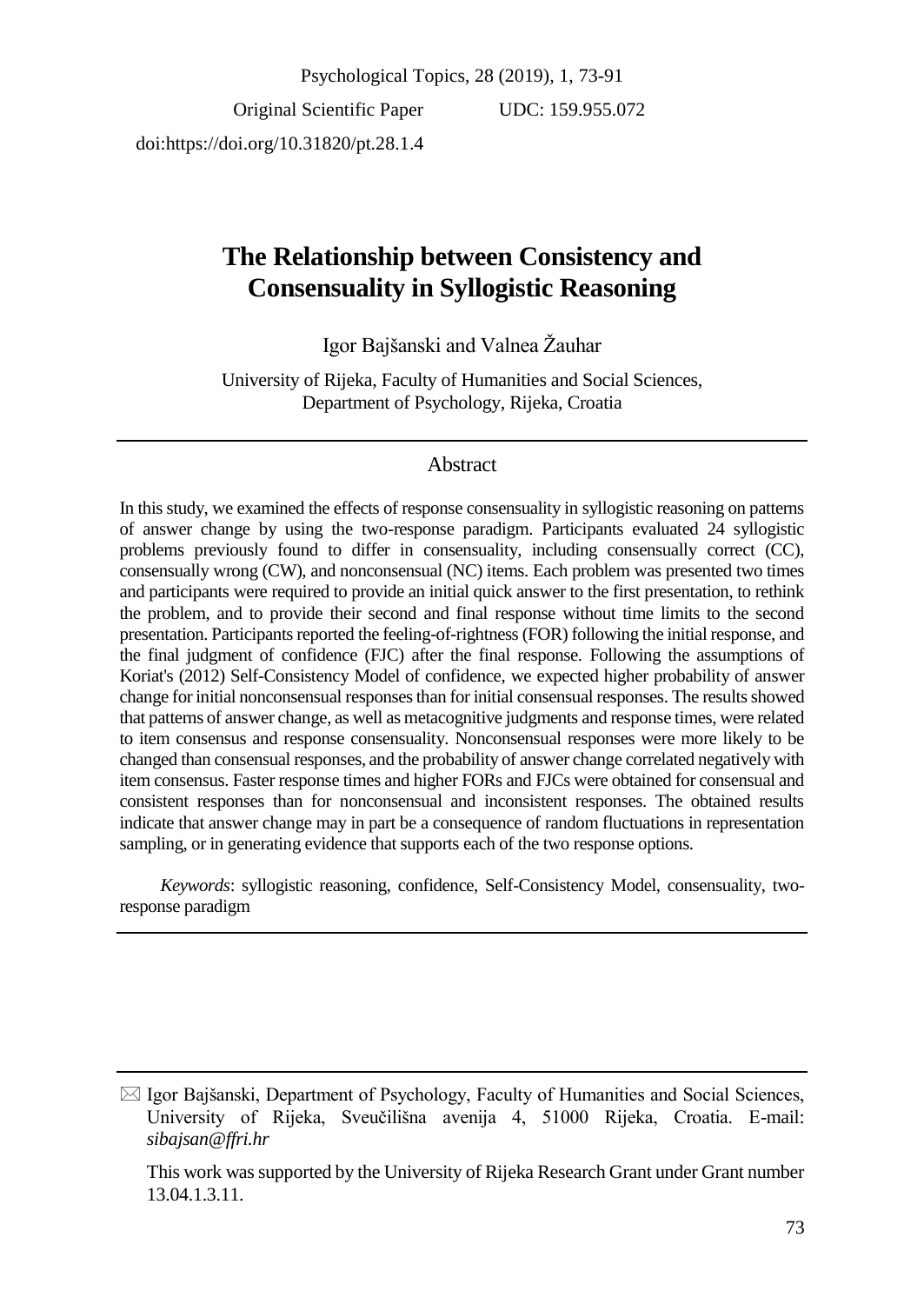### **Introduction**

Two-response paradigm, introduced by Thompson and her colleagues (Shynkaruk & Thompson, 2006; Thompson, Prowse Turner, & Pennycook, 2011), is used to explore the relationships between quick intuitive responses (Type 1) and deliberate responses (Type 2) to reasoning tasks. The paradigm requires participants to provide two responses to a series of reasoning problems. First, they are asked to provide an initial quick answer to a reasoning problem. Second, immediately after the initial response is given, the problem is presented again, and participants are allowed to rethink the problem and to provide a second and final response without time limits. After each response is provided, participants report their confidence in response accuracy. Confidence following the initial response is labelled feeling-ofrightness (FOR), and confidence given after the final response is labelled final judgment of confidence (FJC) (Thompson et al., 2011; see also Ackerman & Thompson, 2015, 2017).

Research using the two-response paradigm revealed some important findings, with clear theoretical implications for the psychology of reasoning, and in particular for dual-process accounts of reasoning (Evans, 2003; Evans & Stanovich, 2013; Sloman, 1996; Thompson, 2009). As it was suggested by the Metacognitive Reasoning Theory (Thompson et al., 2011; see also Thompson, 2009), metacognitive feelings about the accuracy of initial responses determine the amount of Type 2 engagement. Therefore, lower FOR accompanying initial responses should be associated with higher probability of answer change and with longer rethinking times. Both assumptions are strongly supported by the experimental findings (Bago & De Neys, 2017; Pennycook & Thompson, 2012; Shynkaruk & Thompson, 2006; Thompson et al., 2011; Thompson, Evans, & Campbell, 2013; Thompson & Johnson, 2014). Furthermore, it was found that, in general, reasoners are reluctant to change their initial responses, even if those responses are incorrect. Typically, the same response is given in a subsequent presentation of an item in more than 70% of trials, and in some studies this percentage is about 90% (e. g., Bago  $\&$  De Neys, 2017). At the trial level, the combinations of two responses can be classified into four categories with respect to their accuracy. Bago  $\&$  De Neys (2017) labelled these four categories of responses as 00, 01, 10, and 11. The first number indicates the accuracy of the first response, and the second number indicates the accuracy of the second response. Therefore, category 00 includes trials on which both responses were incorrect, category 01 includes trials on which the first response was incorrect and the second response was correct, etc. Trials on which the initial response is changed typically comprise of similar number of changes from initial incorrect responses to final correct responses (01 category) and changes from initial correct responses to final incorrect responses (10 category). As a consequence, accuracy of final responses is not substantially higher than accuracy of initial responses.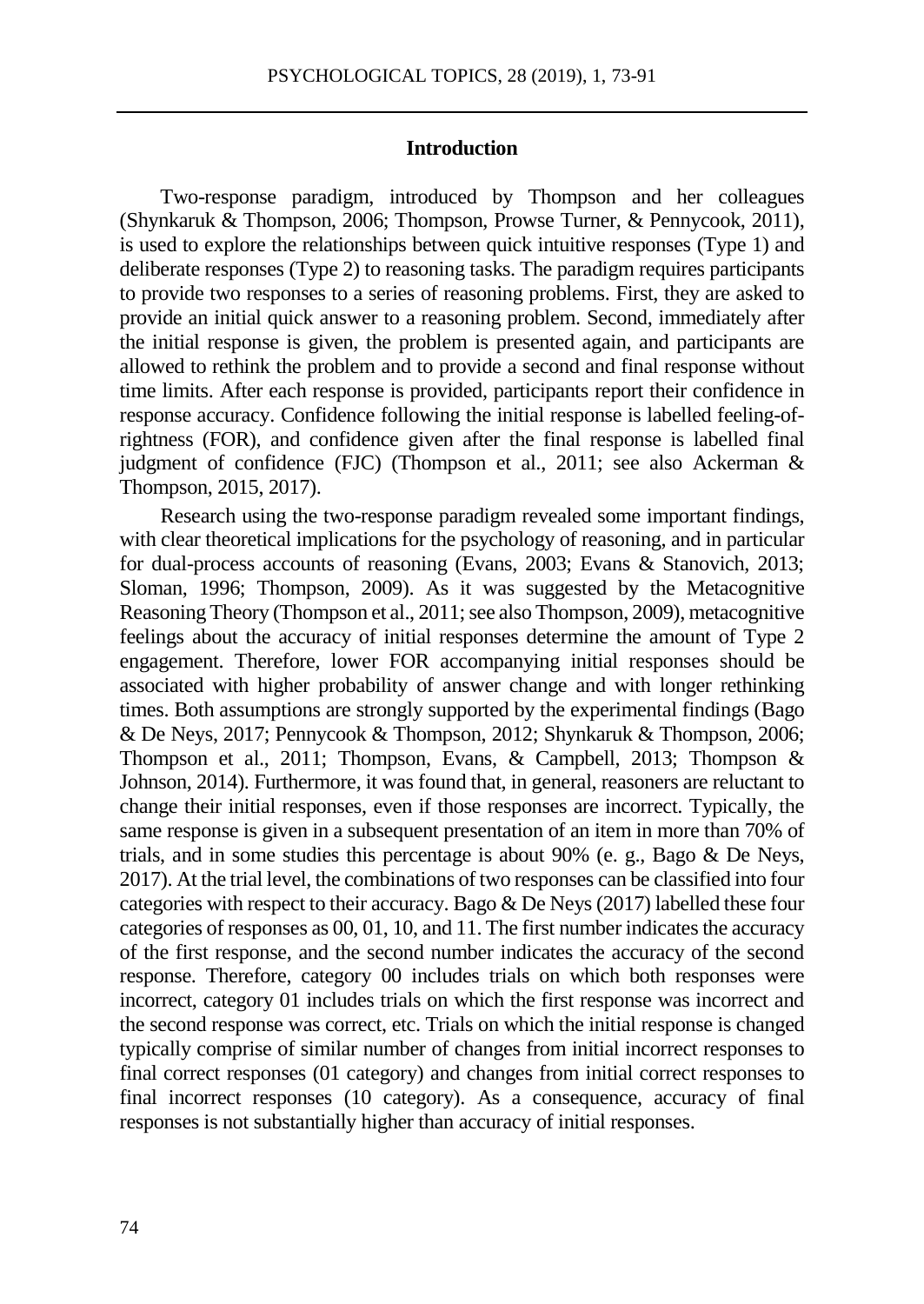One important problem concerns the conditions which affect the likelihood of answer change. Previous studies have demonstrated that initial responses were more likely to be changed when a) they were followed by lower FOR, b) they were not generated fluently, and c) they were given to conflict problems which cue two different responses, one normatively correct and the other believable but incorrect (Bago & De Neys, 2017; Thompson & Johnson, 2014; Thompson et al., 2011). However, besides conflict/no conflict manipulations little is known about the properties of reasoning problems that could affect the probability of answer change and the direction of that change. The question is which factors determine whether initial incorrect answers will be corrected after rethinking, and which factors affect the probability of change of an initial correct response to a final incorrect response. In this study, we explored self-consistency as a possible factor that affects the probability of answer change and the direction of that change.

# **Self-Consistency Model of Confidence**

Our predictions are based on Koriat's (2012) Self-Consistency Model of confidence (SCM). According to the SCM, when answering two-alternative forced choice questions (2AFC), people randomly sample the representations that are outputs of the cognitive processes involved in the decision about the options. The decision about the options is based on the outcome of the sampling process. The option supported by stronger evidence, or a larger number of representations favouring the option, is chosen. Since response decisions are based on small samples of representations derived from the item-specific pool of representations, variations in responding reflect, in part, random fluctuations in the sampling process. Furthermore, confidence assigned to the chosen option is based on the hypothetical cue labelled self-consistency. Self-consistency represents overall agreement among sampled representations, or, the proportion of representations favouring the selected option.

Two important predictions are related to this account. First, the population of representations associated with an item is shared among people, as long as we assume that there are common experiences and processes that underlie decisions about the options. Various items used to test human memory, knowledge, and judgments, typically differ reliably in item consensus or the proportion of participants who chose the consensual option. For binary choices, item consensus can vary between 50% and 100%. There is strong empirical evidence that confidence correlates with item consensus, and that it is higher for consensual responses (options chosen by the majority of participants) than for nonconsensual responses. Accordingly, when the consensual response to an item is incorrect, confidence for this answer is higher than for the correct one. Second, since it is assumed that on each presentation of an item representations are sampled from the same pool of representations associated with that item, items should differ in the consistency of responding, or, in the likelihood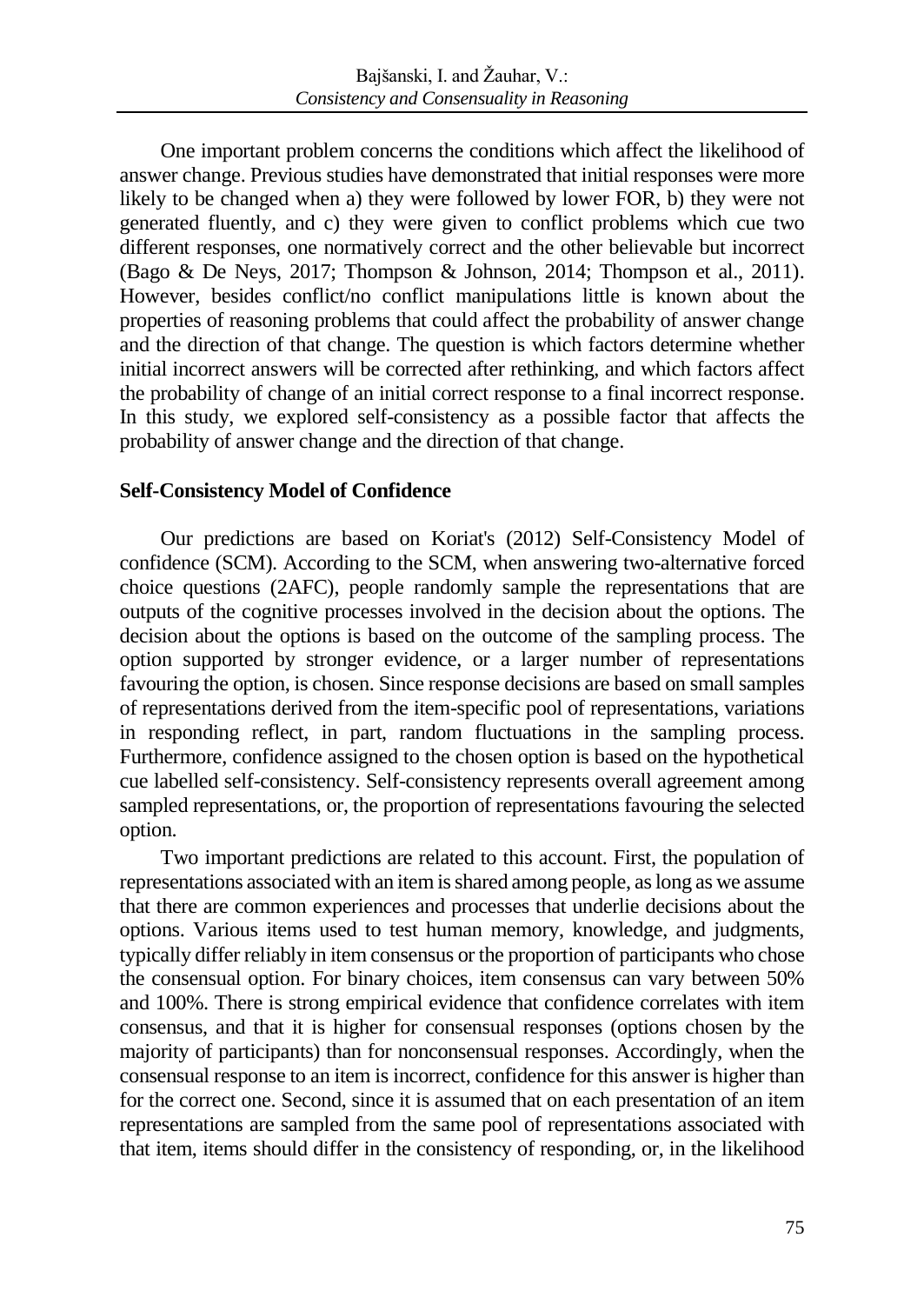of repeating the same response on subsequent presentations of the item. This withinperson consistency is correlated with confidence. Predictions about the relationships between consensuality and confidence, as well as between consistency and confidence have strong empirical support (for a review see Koriat, 2012; Koriat & Adiv, 2016). It should be also noted that response times track consensuality in a similar way as confidence judgments (for details see Koriat, 2012).

A further prediction of central importance for this study is the prediction about the correlation between cross-person consensus and within-person consistency. In a series of studies using various tasks including general knowledge questions (Koriat, 2008), perceptual judgments (Koriat, 2011), personal preferences (Koriat, 2013), judgments of category membership (Koriat & Sorka, 2015), attitudinal judgments (Koriat & Adiv, 2011), and social beliefs (Koriat & Adiv, 2012), Koriat and his colleagues demonstrated that within-person consistency correlated with cross-person consensus. The option chosen by the majority of participants on the first presentation of an item was more likely to be consistently chosen on subsequent presentations of that item. Furthermore, initial responses followed by high confidence judgments were more likely to be repeated on subsequent trials.

### **Consensuality, Consistency, and Answer Change**

Findings about the relationships between within-person consistency and crossperson consensus can be used to examine the patterns of responses in two-response paradigm using the conclusion evaluation task in a domain of syllogistic reasoning. The main hypothesis of this study is that the probability of answer change in tworesponse paradigm should be related to consensuality of initial responses. This hypothesis is based on several notions.

First, conclusion evaluation task is similar to 2AFC questions, since it includes two response options. Various items elicit similar rates of acceptances of conclusions across studies. For example, acceptance rates for 48 syllogisms reported by Bajšanski, Žauhar, and Valerjev (2018) correlated highly with acceptance rates reported by Evans, Handley, Harper, and Johnson-Laird (1999). Therefore, syllogisms reliably vary in item consensus, and in related proportions of consensual and nonconsensual responses. From the perspective of SCM, similar patterns of relationships between confidence, consensuality and consistency are expected for different contents, as long as the tasks include two response options and reliably vary in item consensus.

Second, in our previous study (Bajšanski et al., 2018, Experiment 1) we showed that the basic principles of the SCM are applicable to the data about accuracy, confidence and response times obtained with conclusion evaluation task in syllogistic reasoning. Three sets of items were constructed. Consensually correct (CC) items included easy syllogisms with high accuracy, consensually wrong (CW) items included problems with low accuracy, and nonconsensual items (NC) itemsincluded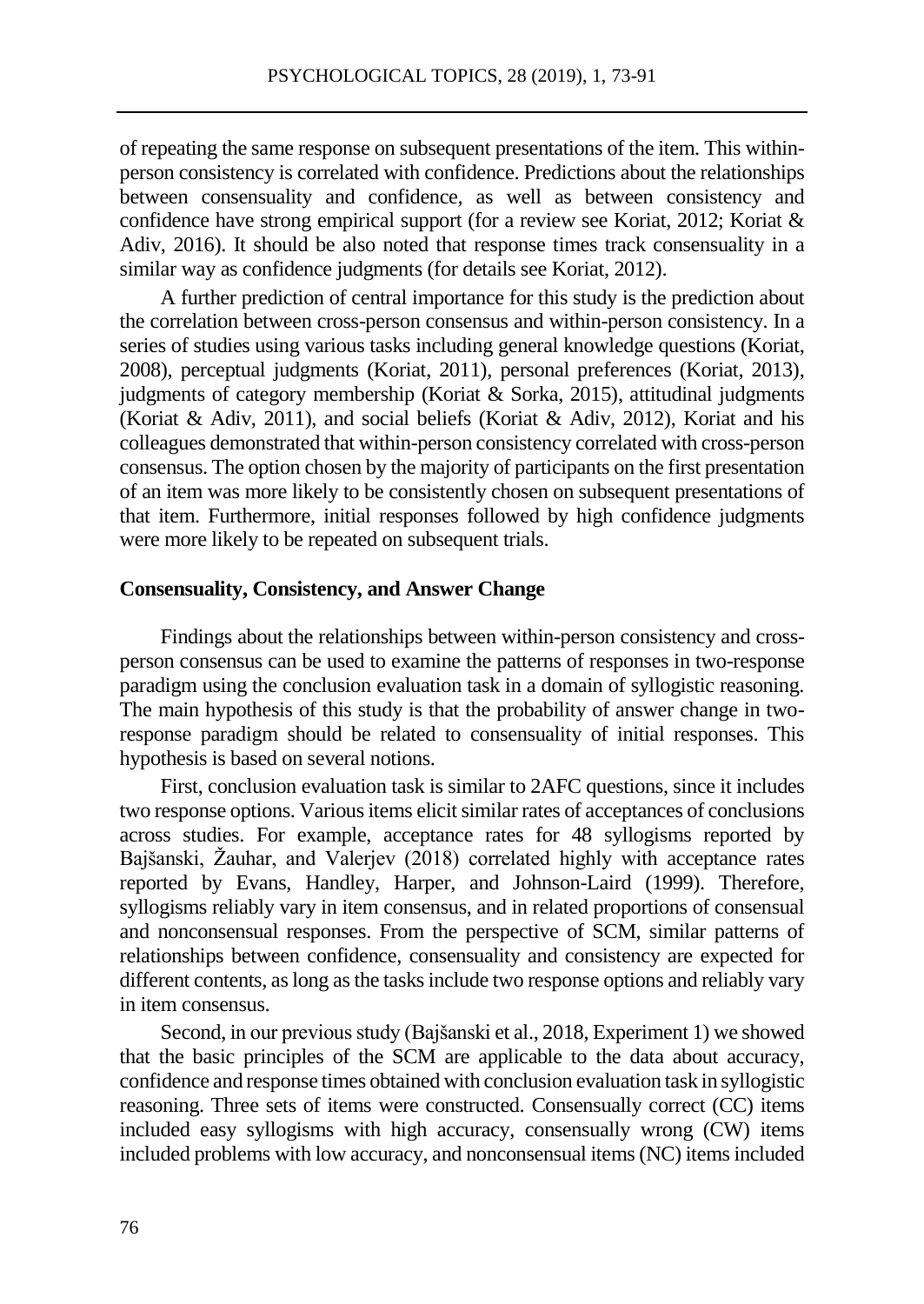problems with accuracy about 50%. It was demonstrated that CC and CW syllogisms were evaluated with higher confidence than NC syllogisms and that answers endorsed by the majority of participants were given higher confidence ratings than answers endorsed by the minority of participants. Therefore, in the set of CC items, correct responses were endorsed with higher confidence than incorrect responses, whereas in the set of CW items, incorrect responses were endorsed with higher confidence than correct responses.

Third, it can be assumed that changes of responses in two-response paradigm could, in part, reflect random fluctuations in representation sampling on two presentations of an item and, as a consequence, random fluctuations in decisions about the options. Patterns of responses at the trial level can be analysed with respect to within-person consistency, with 11 and 00 being the consistent responses, and 10 and 01 inconsistent responses. An important difference between two-response paradigm and Koriat's studies that examined within-person consistency is that tworesponse paradigm includes two sets of instructions, one set for the initial response, and the other for the final response. Participants are expected to provide the first response that comes to mind as their initial response, and to carefully rethink two options before they provide the final response. Accordingly, initial and final responses differ in response times. However, as long as we assume that responses to an item are based on the sampling from the common pool of representations, that the choices are based on the strength of evidence favouring each of the two response options, and that confidence correlates with consensuality and consistency, the probability of answer change should track consensuality of initial response.

The expected relationship between consensuality and consistency should affect probability of answer change of initial responses. We expected a higher probability of change of the initial response when it is nonconsensual than when it is consensual. As a consequence, for CC items we expected a larger proportion of change for incorrect initial responses than for correct initial responses. For CW items we expected the opposite, larger proportion of change for correct initial responses than for incorrect initial responses. For NC items similar proportions of changes of correct and incorrect initial responses were expected.

Furthermore, similar effects should emerge at the item level. Items with higher consensus (higher proportion of consensual response) are expected to have a lower probability of answer change of consensual responses than items with lower consensus. On the other hand, probability of change of initial nonconsensual responses should increase with item consensus.

Several hypotheses about metacognitive judgments and response times can also be derived.

First, higher FORs and FJCs should be given to consistent responses (categories 11 and 00) than to inconsistent responses (categories 10 and 01). This effect was demonstrated in previous studies using two-response paradigm (Bago & De Neys, 2017). Second, metacognitive judgments should differ between two subsets of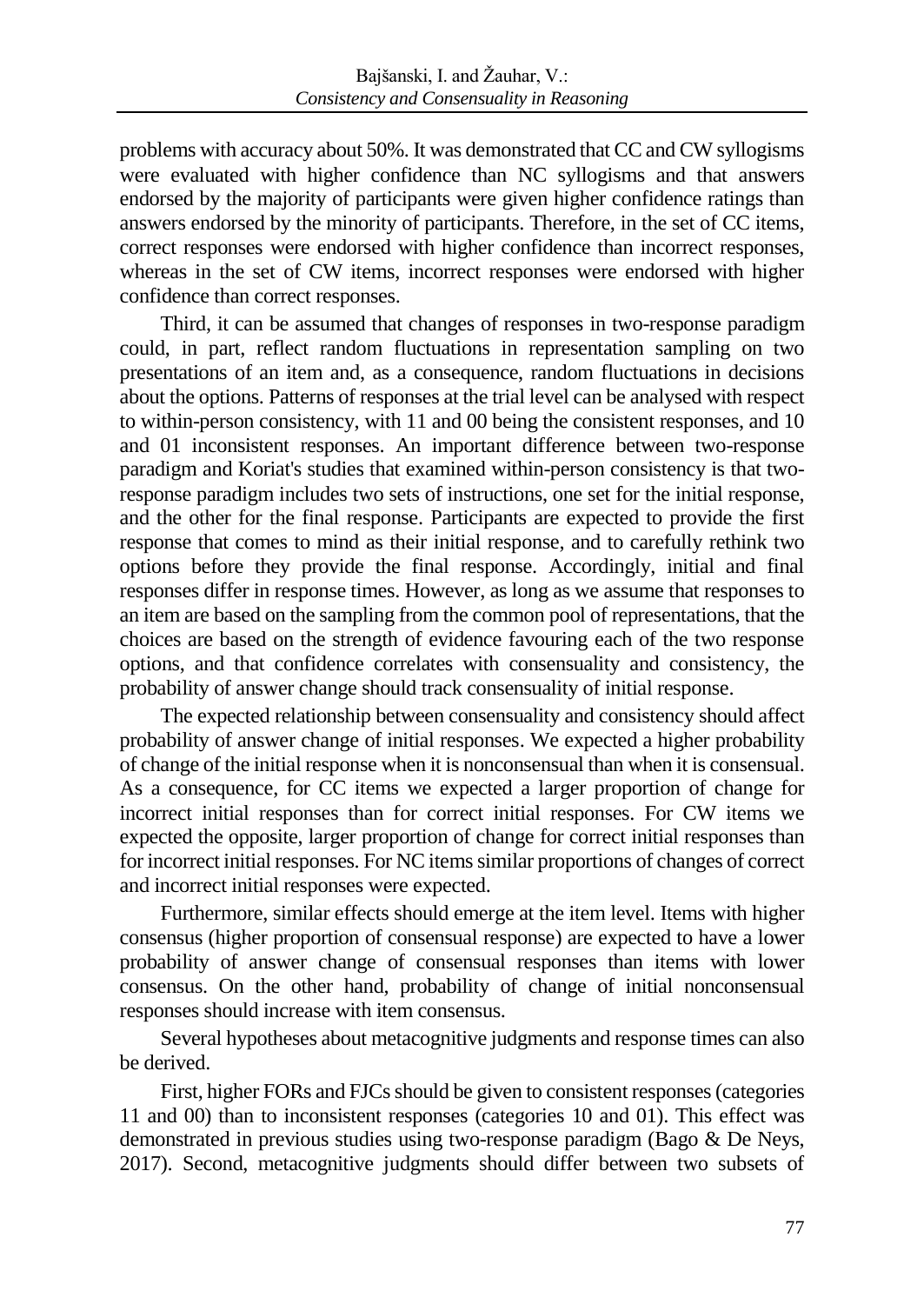consistent responses. More precisely, both FORs and FJCs should be higher for consensual consistent responses that for nonconsensual consistent responses. Third, differences in FJC given to final inconsistent responses should also depend on the response consensuality. When the initial nonconsensual response is changed to consensual response, FJC should be higher than when the initial consensual response is changed to nonconsensual response. Fourth, response times of the initial and final responses should mimic the effects of consensuality and consistency on metacognitive judgments. In short, faster response times are expected for consensual and consistent responses than for nonconsensual and inconsistent responses.

To summarize, we examined the patterns of answer change with respect to the variables previously found to affect confidence in syllogistic reasoning: item consensus and response consensuality. Two-response procedure was used, and participants evaluated 24 syllogistic problems previously found to differ in consensuality, including CC, NC, and CW items (Bajšanski et al., 2018).

### **Method**

### **Participants**

Seventy undergraduate psychology students (63 female) from the University of Rijeka, Croatia, participated in the experiment in exchange for course credits.

### **Materials**

**Syllogisms.** The participants evaluated 24 syllogisms used in our previous study (Bajšanski et al., 2018, Experiment 1). The content of the syllogisms consisted of professions (e.g., engineer) and pastimes (e.g., mountaineer). Each pair of premises contained a unique combination of terms. All conclusions were particular-negative conclusions, including *Some a are not c* and *Some c are not a* conclusions. Three sets of consensus categories of syllogisms were used (CC, NC, CW). Half of the syllogisms in each category were valid, and half were invalid. Consensus categories systematically differed in accuracy, with CC category including syllogisms with accuracy above 60%, NC category including syllogisms with accuracy about 50%, and CW category including syllogisms with accuracy below 40% (for the detailed description of stimuli see Bajšanski et al., 2018).

Feeling-of-rightness (FOR). After providing the initial response to each problem, the participants made a FOR judgment on a 6-point scale ranging from 50% (guessing) to 100% (fully confident).

**Final judgment of confidence (FJC).** After providing the final response to each problem, the participants made a FJC on a 6-point scale ranging from 50% (guessing) to 100% (fully confident).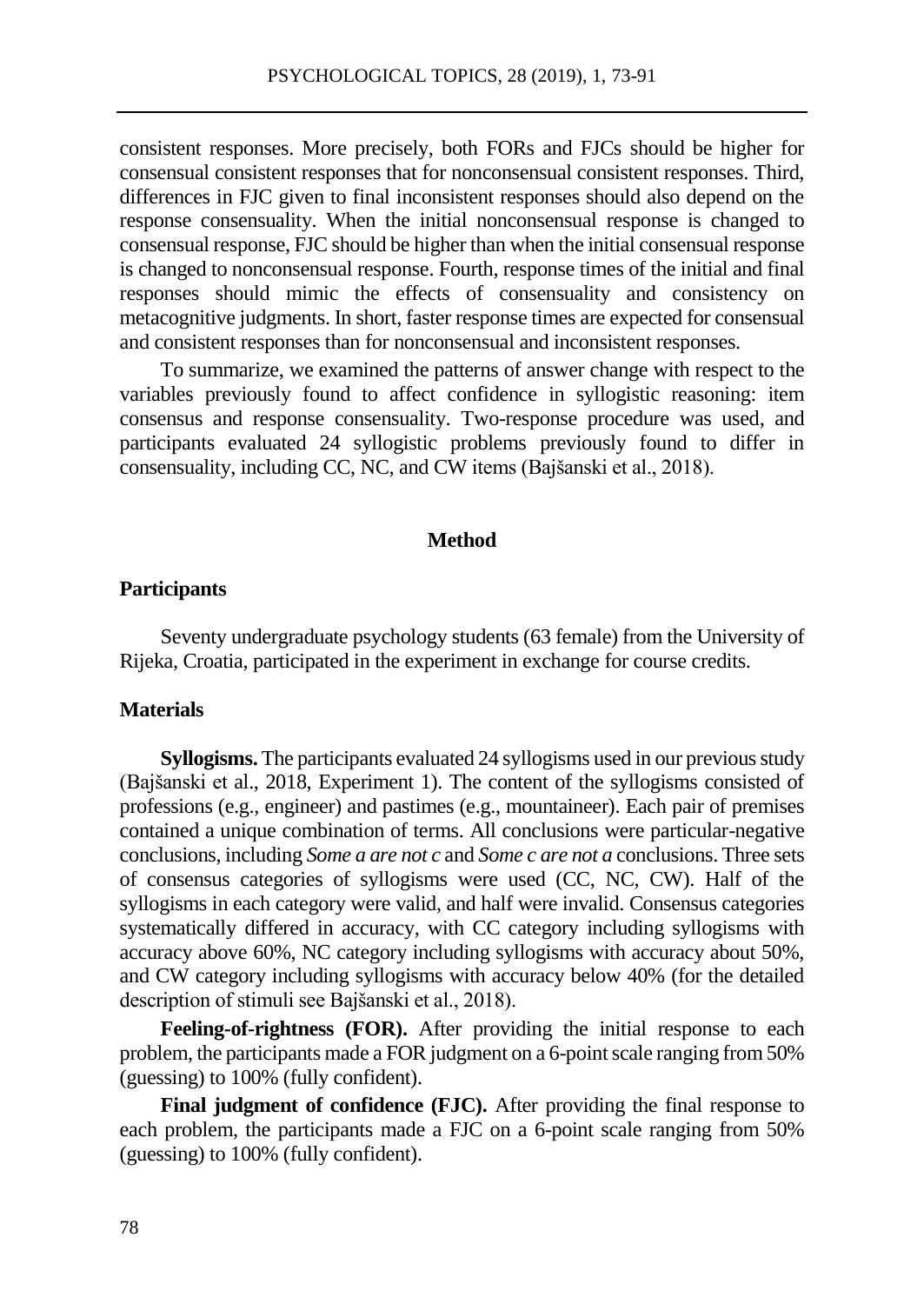# **Procedure**

The participants were tested individually. The stimuli presentation and data collection were controlled using the E-prime 2.0 software (Psychology Software Tools, Inc., Pittsburgh, PA, USA) running on a personal computer. At the beginning of the test, the instructions were presented on a computer screen. The procedure was explained to the participants, and they were told how to give their answers and judgments for each task. The two-response procedure was used and the participants were informed that they will evaluate each problem two times. In each trial, two premises and a conclusion were presented on the screen. The participants were asked to assume that all information in the premises was true and to evaluate each conclusion. They were instructed to give the initial response, that is, the first response that comes to mind, by pressing the YES key if they thought the conclusion followed from the premises or the NO key otherwise. After providing the first response, they were asked to provide FOR judgment on a six-point scale appearing on the screen and ranging from 50% to 100% by pressing the appropriate key (50%, 60%, 70%, 80%, 90%, 100%). The FOR judgment was followed by the second presentation of the same problem and participants were instructed to carefully rethink their response without time limit and to provide their final response by pressing the YES or NO key. They were additionally instructed that they could change the given initial response. After providing the second or final response, they were asked to provide FJC on a six-point scale ranging from 50% to 100% by pressing the appropriate key. Participants were given as much time as they needed to comprehend the instructions. After the instructions, they were given two practice problems. After the two practice problems, 24 problems were presented in a random order. The response times were collected.

### **Results**

### **Direction of Change Categories: Descriptive Data**

We analysed the frequencies of direction of change categories. Following Bago and DeNeys (2017) we labelled these categories as 00, 01, 10, and 11, where the first number indicates the accuracy of the initial response, and the second number indicates the accuracy of the final response. Accurate responses included acceptances of valid conclusions and rejections of invalid conclusions. Table 1 presents the frequencies of direction of change categories for three consensus categories (CC, NC, CW). Additionally, for each cell two percentages are reported. The first refers to the percentages within consensus categories. The second refers to the percentages within each of the first response categories (correct, incorrect). Finally, total frequencies of each of the four direction of change categories are presented.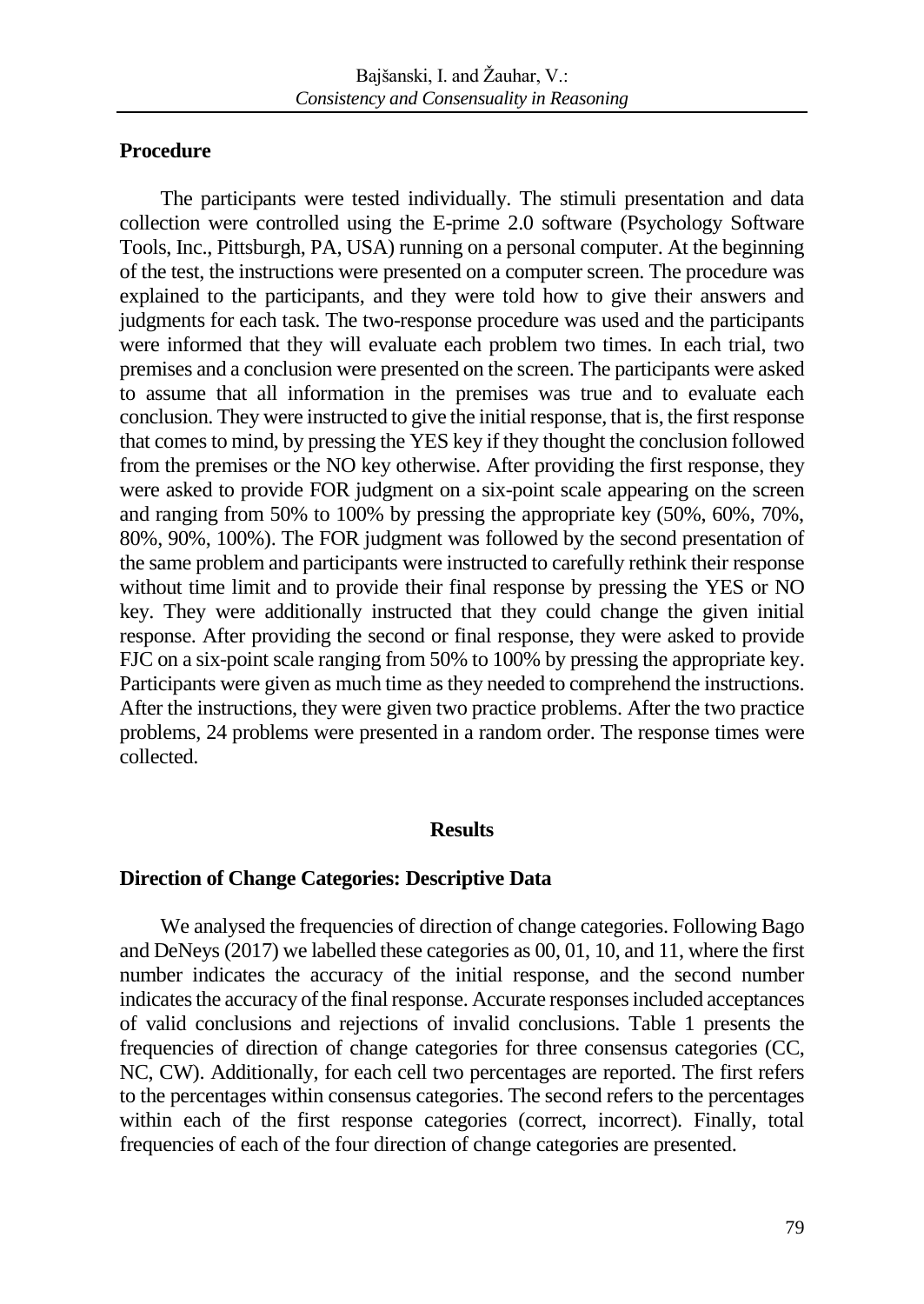|               |                         | Correct first response |        |           | Incorrect first response |  |
|---------------|-------------------------|------------------------|--------|-----------|--------------------------|--|
| Consensus     |                         | No change              | Change | No change | Change                   |  |
| category      |                         | (11)                   | (10)   | (00)      | (01)                     |  |
| <sub>CC</sub> | N                       | 350                    | 51     | 86        | 73                       |  |
|               | % within CC             | 62.5%                  | 9.1%   | 15.4%     | 13.0%                    |  |
|               | % within first response | 87.3%                  | 12.7%  | 54.1%     | 45.9%                    |  |
| NC            | N                       | 202                    | 79     | 193       | 86                       |  |
|               | % within NC             | 36.1%                  | 14.1%  | 34.5%     | 15.4%                    |  |
|               | % within first response | 71.9%                  | 29.1%  | 69.2%     | 30.8%                    |  |
| CW            | N                       | 80                     | 97     | 351       | 32                       |  |
|               | % within CW             | 14.3%                  | 17.3%  | 62.7%     | 5.7%                     |  |
|               | % within first response | 45.2%                  | 54.8%  | 91.6%     | 8.4%                     |  |
| Total         | N                       | 632                    | 227    | 630       | 191                      |  |
|               | % within total          | 37.6%                  | 13.5%  | 37.5%     | 11.4%                    |  |

#### Table 1

*Frequencies of Trials within Consensus Categories and Direction of Change Categories*

As can be seen, 75.1% of all initial responses were not changed (responses in 11 and 00 categories) and 24.9% of responses were changed. This is a standard finding, that participants are reluctant to change their initial responses (Bago & De Neys, 2017). Furthermore, responses in 11 category are most frequent for CC items, while responses in 00 category are most common for CW items, as expected.

We examined the probability of answer change with respect to the accuracy of the first response and the consensus categories. We hypothesized that nonconsensual responses would be more likely to be changed than consensual responses. As can be seen from Table 1, the percentages of changes of consensual responses in CC and CW categories (that is, initial correct responses for CC items and initial incorrect responses for CW items) are 12.7% and 8.4%, respectively. The percentages of changes of nonconsensual responses in CC and CW categories (initial incorrect responses for CC items and initial correct responses for CW items) are 45.9% and 54.8%, respectively. The percentages of changes of correct and incorrect initial responses in the NC category are 29.1% and 30.8%, respectively. In the next section, we present the analysis of proportions of answer change in relation to response consensuality, consensus categories, and item consensus.

### **Direction of Change and Consensuality**

For each participant, we calculated the proportion of consensual and nonconsensual initial responses that were changed. Two items were excluded from the analysis because exactly 50% of participants provided each of two possible responses. Participants were more likely to change their nonconsensual initial responses ( $M = 0.47$ ,  $SD = 0.26$ ) than their consensual responses ( $M = 0.16$ ,  $SD =$ 0.12),  $t(69) = 10.17$ ,  $p < .001$ . The obtained results provide support for the main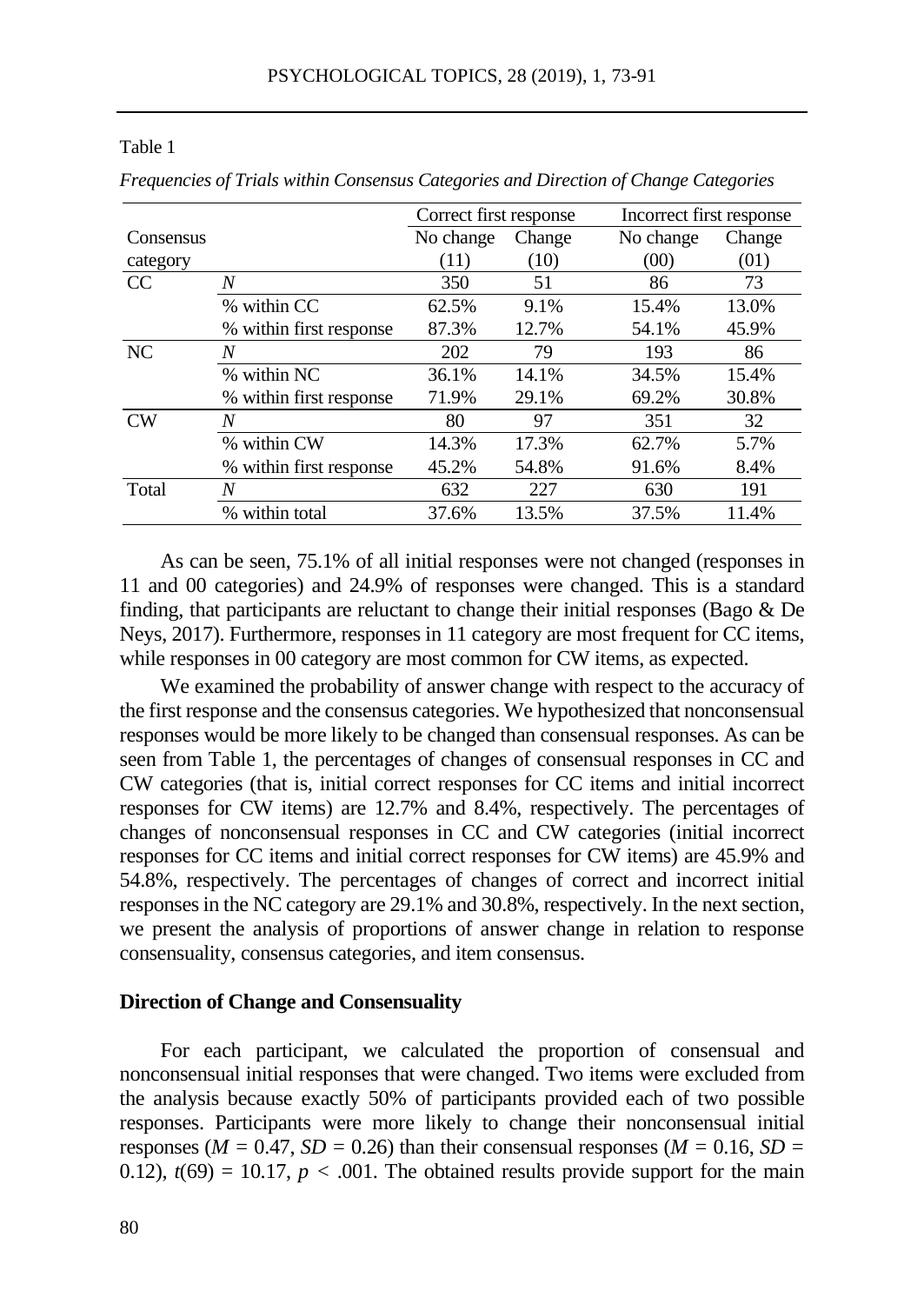hypothesis, that is, nonconsensual responses were more likely to be changed than consensual responses.

If participants are more likely to change their nonconsensual than their consensual responses, the proportions of change of initial correct and incorrect responses should vary between consensus categories. For each participant we calculated the proportion of change of accurate and inaccurate initial responses in each consensus category. Fourteen participants were excluded from the analysis because they failed to produce at least one incorrect response to CC items, and/or at least one correct response to CW items. In order to examine the effect of consensus categories (CC, CW, NC) and the accuracy of initial response (correct, incorrect) on the proportion of answer changes, we performed two-way repeated measures ANOVA. The main effects of consensus category,  $F(2,110) = 1.90$ ,  $p > .05$ , and accuracy of the first response,  $F(1,55) = 1.28$ ,  $p > .05$ , were not significant. However, their interaction was significant,  $F(2,110) = 50.04$ ,  $p < .001$ ,  $\eta_p^2 = .48$ . As expected, the analysis of simple effects revealed that for CC items, the proportion of answer changes was higher for incorrect first responses ( $M = 0.50$ ,  $SD = 0.42$ ) than for correct first responses ( $M = 0.15$ ,  $SD = 0.15$ ),  $F(1,55) = 37.59$ ,  $p < .001$ ,  $\eta_p^2 = .41$ . For CW items, the proportion of answer changes was higher for correct first responses ( $M = 0.59$ ,  $SD = 0.33$ ) than for incorrect first responses ( $M = 0.13$ ,  $SD =$ 0.16),  $F(1,55) = 75.08$ ,  $p < .001$ ,  $\eta_p^2 = .58$ . For NC items there were no differences in the proportion of answer changes between correct ( $M = 0.28$ ,  $SD = 0.27$ ) and incorrect first responses ( $M = 0.31$ ,  $SD = 0.26$ ),  $F < 1$ .

The observed differences in the proportion of answer changes between correct and incorrect initial responses affected overall accuracy of final responses in three consensus categories. Differences in accuracy between three consensus categories and response stage (initial and final responses) were analysed by two-way repeated measures ANOVA. The interaction between consensus categories and response stage was significant,  $F(2,138) = 14.27$ ,  $p < .001$ ,  $\eta_p^2 = .17$ . For CW items, final responses provided after rethinking had lower accuracy ( $M = 0.20$ ,  $SD = 0.18$ ) than initial responses ( $M = 0.32$ ,  $SD = 0.19$ ),  $F(1,69) = 45.95$ ,  $p < .001$ ,  $\eta_p^2 = .40$ . For CC items, accuracy of final responses ( $M = 0.76$ ,  $SD = 0.19$ ) was not significantly higher than accuracy of initial responses ( $M = 0.72$ ,  $SD = 0.19$ ),  $F(1,69) = 3.04$ ,  $p = .09$ ,  $\eta_p^2$ *=* .04. In the set of NC items there were no differences in accuracy between initial  $(M = 0.50, SD = 0.17)$  and final responses  $(M = 0.51, SD = 0.16)$ ,  $F < 1$ .

In the next analysis, we focused on the relationship between item consensus and probability of change of consensual and nonconsensual responses. For each of the 24 items, we calculated item consensus (the proportion of participants who endorsed the consensual initial response), the proportion of change of initial consensual responses, the proportion of change of initial nonconsensual responses, and the proportion of change of all responses. Two items were excluded from the analysis because exactly 50% of participants provided each of two possible responses. Figure 1 shows the percentages of change of the first response, separately for consensual and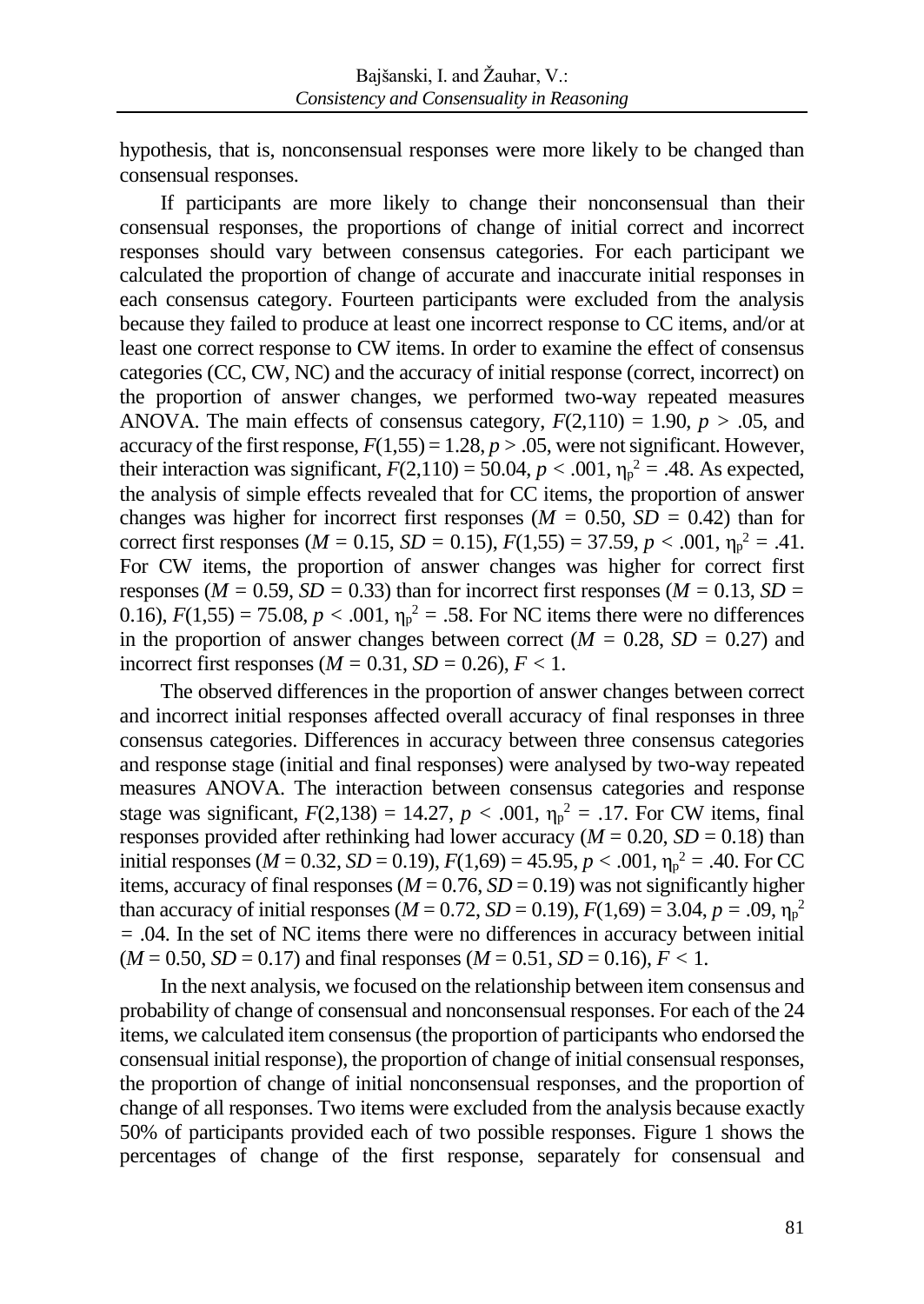nonconsensual responses, and overall. For the sake of clarity, items were classified into four categories. First category included items with consensus between 51% and 60%, the second category included items with consensus between 61% and 70%, the third category included items with consensus between 71% and 80%, and the fourth category included items with consensus higher than 81%.



*Figure 1*. Percentage of answer changes with respect to item consensus.

The correlational analysis by items revealed that item consensus was negatively correlated with the overall proportion of change,  $r = -0.56$ ,  $p < 0.01$ . Items with higher consensus had lower probability of answer change. The probability of change of initial consensual responses also decreased with item consensus,  $r = -0.56$ ,  $p < 0.01$ . The proportion of answer changes of nonconsensual responses was highly correlated with item consensus,  $r = .88$ ,  $p < .001$ . As the item consensus increased, the participants were more likely to change their nonconsensual responses.

We also calculated differences in accuracy between final and initial responses for each item. Difference score ranged between -.19 and +.10. This difference correlated positively with accuracy of initial responses,  $r = .44$ ,  $p < .05$ . Therefore, items with low initial accuracy, or CW items, tended to have lower accuracy of final responses compared to initial responses. Items with high initial accuracy, or CC items, tended to have higher accuracy of final responses.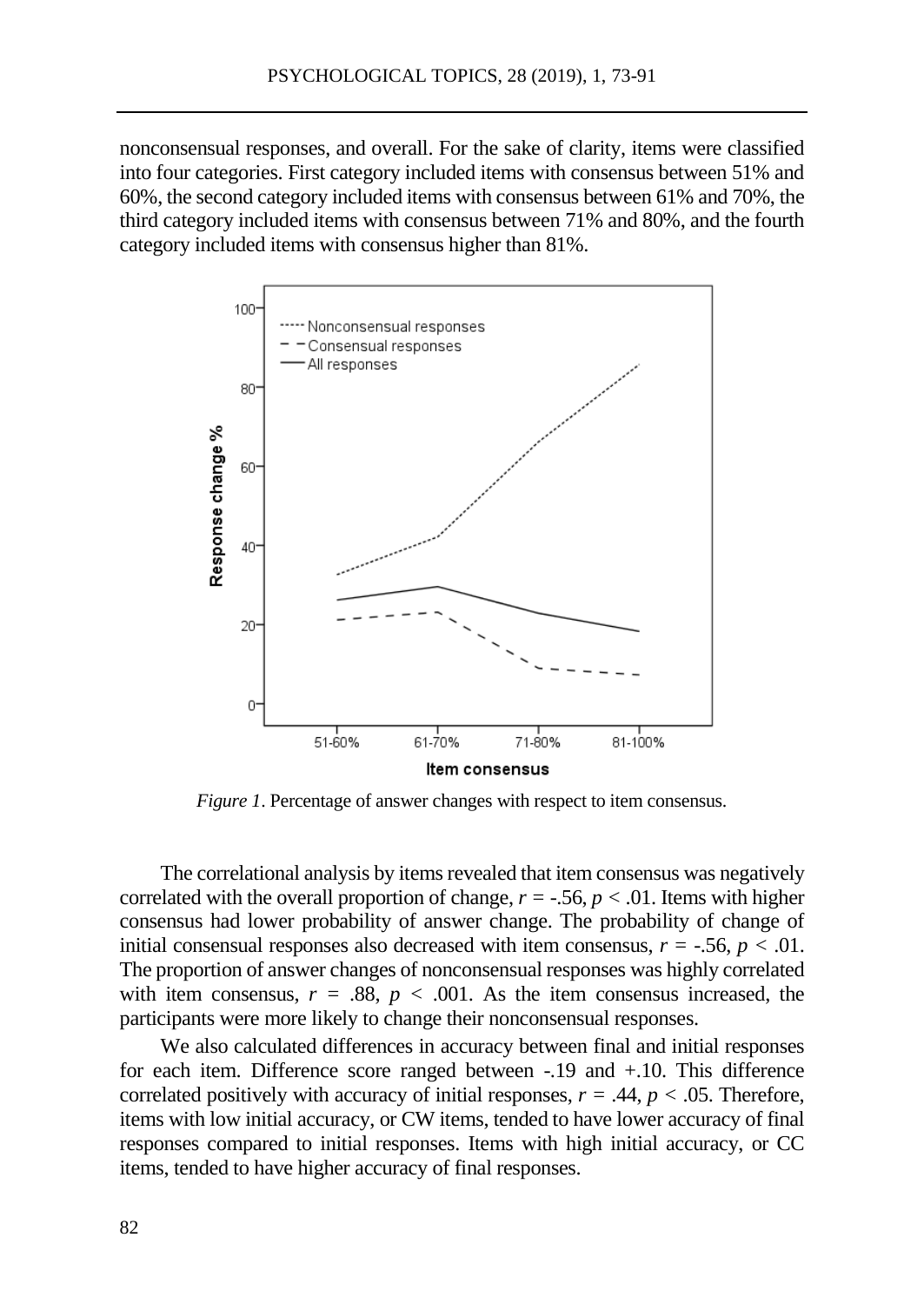# **The Analyses of Metacognitive Judgments and Response Times**

The final set of analyses was focused on metacognitive judgments and response times. We examined the role of initial response consensuality and response consistency in metacognitive judgments and response times. We classified each initial response with respect to consensuality (consensual, nonconsensual) and consistency (consistent, inconsistent). It should be noticed that consistent response included both 11 and 00 responses, and inconsistent responses included both 01 and 10 responses. For each participant we computed mean metacognitive judgments (FOR and FJC) and mean response times for the first and the second response, for each of four combinations of consensuality and consistency. Nineteen participants were excluded from the analyses because they failed to provide at least one response in each of the four combinations of consensuality and consistency. Descriptive data are presented in Table 2.

Table 2

|            | Consensual first response |                 | Nonconsensual first response |                 |  |
|------------|---------------------------|-----------------|------------------------------|-----------------|--|
|            | Consistent                | Inconsistent    | Consistent                   | Inconsistent    |  |
| <b>FOR</b> | 70.92 (12.09)             | 67.09(12.16)    | 68.62 (12.61)                | 62.68(11.58)    |  |
| <b>FJC</b> | 86.38 (9.81)              | 77.67 (11.20)   | 81.03 (12.03)                | (9.57)<br>82.97 |  |
| RT1(sec)   | 10.02 (3.89)              | 10.48<br>(5.99) | 10.15(3.52)                  | (4.89)<br>10.80 |  |
| RT2(sec)   | 15.70 (6.23)              | 22.30(11.16)    | 18.39<br>(8.58)              | 19.35 (7.99)    |  |

*Mean Metacognitive Judgments and Response Times (SDs are Given in Parentheses)* 

*Note.* Non-transformed response times are presented.

The data were analysed with two-way repeated measures ANOVAs. To analyse response times,  $log_{10}$  transformation was used.

FOR was higher for consensual  $(M = 69.01, SD = 11.08)$  than for nonconsensual responses ( $M = 65.65$ ,  $SD = 10.89$ ),  $F(1,50) = 16.34$ ,  $p < .001$ ,  $\eta_p^2 = .25$ , and it was higher for consistent ( $M = 69.77$ ,  $SD = 11.84$ ) than for inconsistent responses ( $M =$ 64.89, *SD* = 10.83),  $F(1,50) = 18.00$ ,  $p < .001$ ,  $\eta_p^2 = .27$ . The interaction between consensuality and consistency was not significant,  $F(1,50) = 1.52$ ,  $p > .05$ .

For the response times of initial responses, neither the main effects of consensuality and consistency nor their interaction approached significance (all *ps >* .12). However, it should be noted that initial response times were negatively correlated with FOR in the analysis by items,  $r = -.70$ ,  $p < .001$ , indicating the effect of fluency of processing on FOR.

FJC was higher for consistent responses ( $M = 83.70$ ,  $SD = 9.91$ ) than for inconsistent responses ( $M = 80.32$ ,  $SD = 8.81$ ),  $F(1,50) = 11.97$ ,  $p < .01$ ,  $\eta_p^2 = .19$ . Although the main effect of consensuality of initial response on FJC was not significant,  $F < 1$ , the interaction between consistency and consensuality was significant,  $F(1,50) = 20.47$ ,  $p < .001$ ,  $\eta_p^2 = .29$ . Similar pattern of results was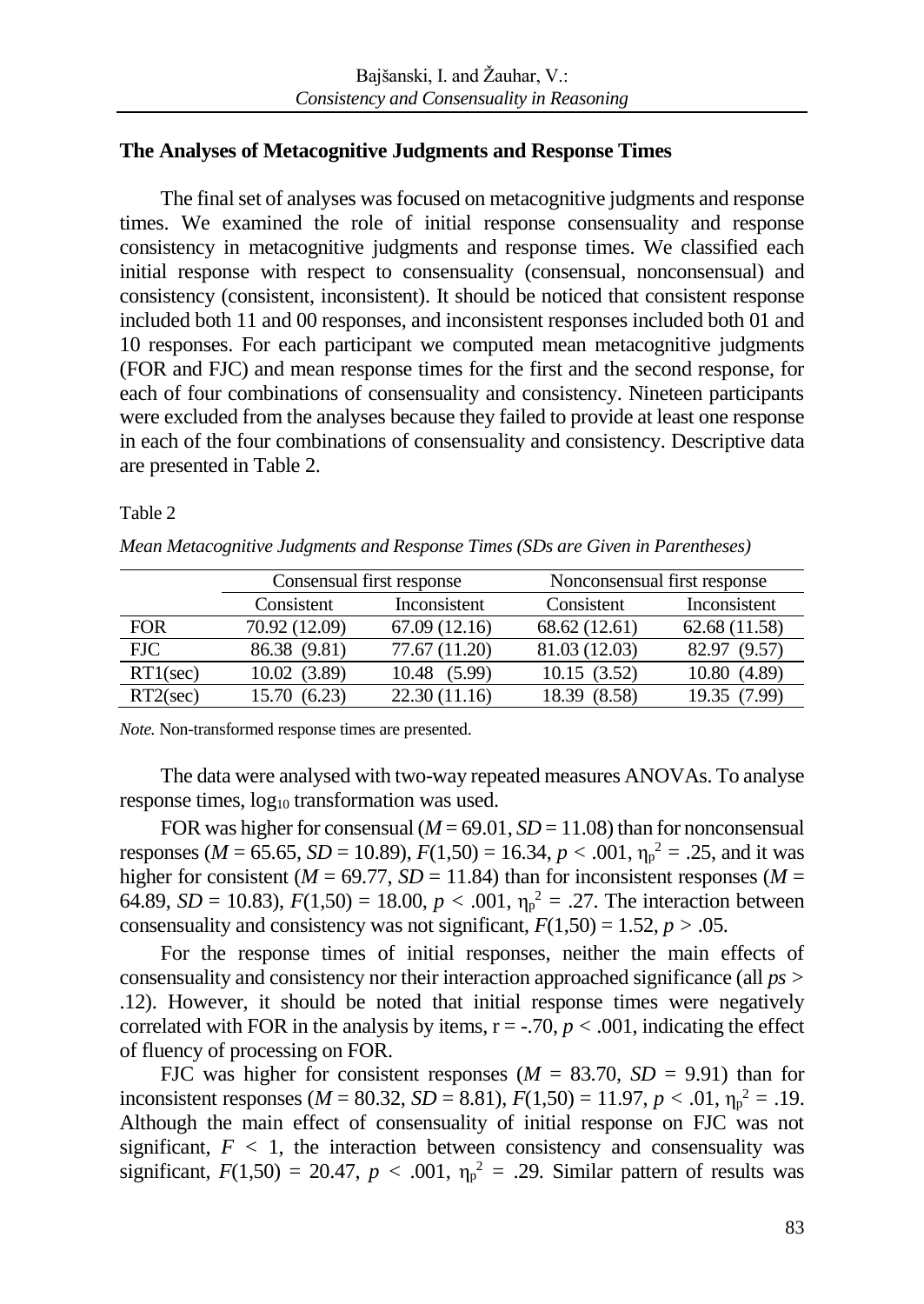obtained for response times of final responses. Final consistent responses were given more quickly  $(M = 17.05, SD = 6.46)$  than final inconsistent responses  $(M = 20.83,$  $SD = 8.21$ ,  $F(1,50) = 26.53$ ,  $p < .001$ ,  $\eta_p^2 = .35$ . Again, although the main effect of consensuality of initial response was not significant,  $F < 1$ , the interaction between consistency and consensuality was significant,  $F(1,50) = 13.37$ ,  $p < .01$ ,  $\eta_p^2 = .21$ . The analysis of simple effects confirmed that consensual consistent responses had higher FJC than nonconsensual consistent responses,  $F(1,50) = 16.34, p < .001, \eta_p^2$  $=$  .25, and were given more quickly than nonconsensual responses,  $F(1,50) = 5.40$ ,  $p < .05$ ,  $\eta_p^2 = .10$ . Final inconsistent consensual responses (that is, final responses in trials in which initial nonconsensual responses were changed) were given more quickly than final inconsistent nonconsensual responses,  $F(1, 50) = 6.29$ ,  $p < .05$ ,  $\eta_p^2$ *=* .11, and they were given higher FJC ratings,  $F(1,50) = 11.61$ ,  $p < .01$ ,  $\eta_p^2 = .19$ .

### **Discussion**

In this study, we analysed the effects of response consensuality on patterns of answer change by using the two-response paradigm with syllogistic problems. We observed that the probability of change of initial response is related to the consensuality of that response. More precisely, there are three key findings.

First, initial consensual responses, that is, responses endorsed by a larger proportion of participants, were more likely to be repeated as final responses. Initial nonconsensual responses were more likely to be changed. Furthermore, the probability of answer change correlated with item consensus. As the item consensus increases, there is a larger proportion of consensual responses, and the probability of change of those responses decreases. On the contrary, as the proportion of nonconsensual responses decreases, the probability of change of those responses increases.

Second, when all items were taken into the analysis, normative accuracy of initial responses was not related to the probability of answer change, or, to response consistency. Participants were equally likely to change their initial correct and incorrect responses across the whole set of items. However, the proportion of responses in inconsistent 10 and 01 categories differed between three consensus categories. For NC items, participants were equally likely to change their initial correct and incorrect responses. For CC and CW items participants were more likely to change their nonconsensual responses than their consensual responses. As a consequence, there is a higher probability of change of nonconsensual initial incorrect responses than consensual initial correct responses given to CC items, and the opposite pattern holds for CW items. We also observed that the accuracy of final responses tended to change toward consensual responses, or, to increase for CC items and to decrease for CW items, although this change was small. Therefore, observed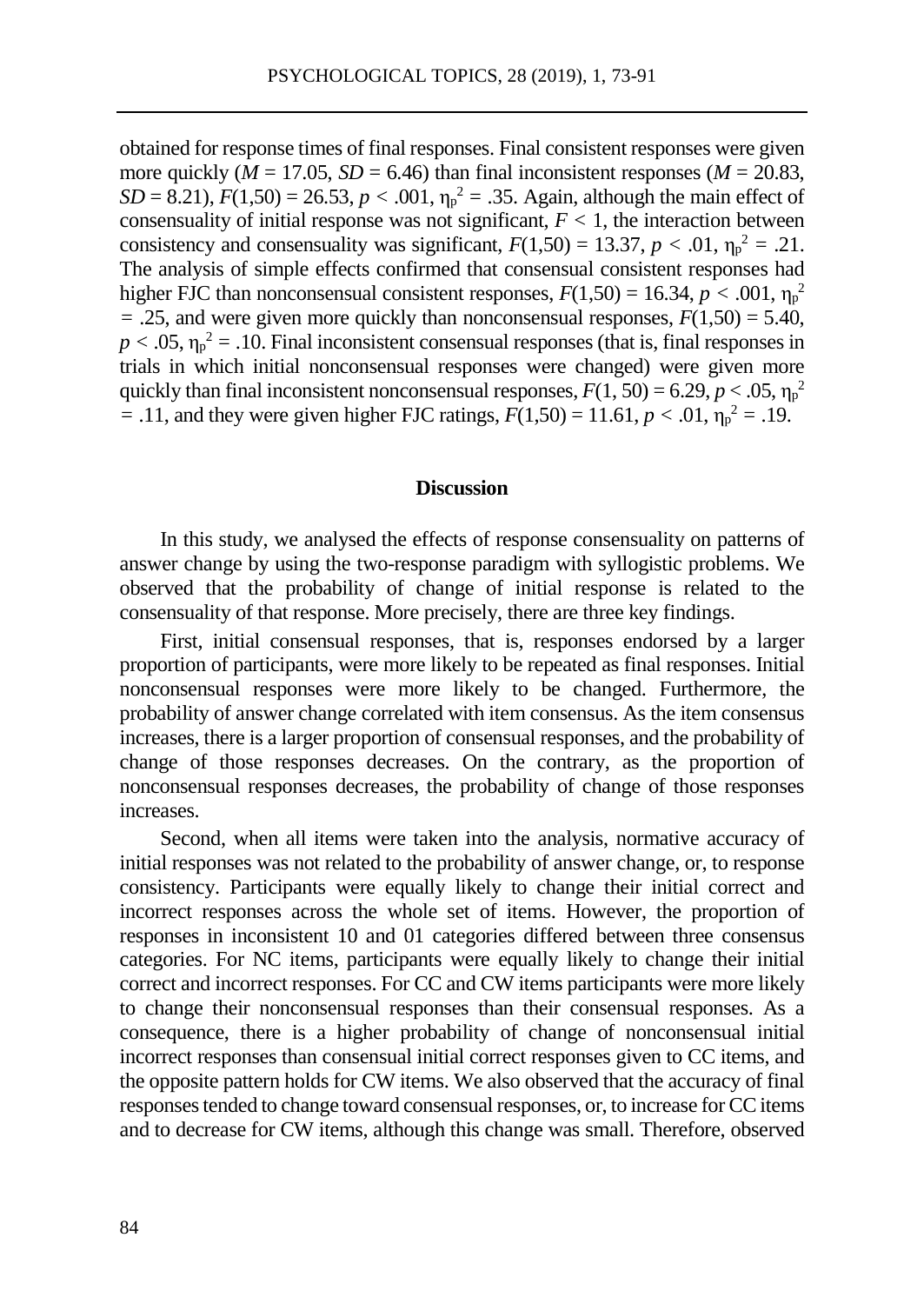changes of responses were substantially associated with consensuality of initial responses, regardless of their normative accuracy.

Third, the findings about metacognitive judgments (FOR and FJC) and response times largely replicate the results of previous studies (Bago & De Neys, 2017; Shynkaruk & Thompson, 2006; Thompson & Johnson, 2014; Thompson et al., 2011), providing further evidence for the robustness of these results. In short, FOR judgments predicted the probability of answer change and rethinking times. Both types of metacognitive judgments were higher for consistent than for inconsistent responses. Although we did not find the correlation between fluency and the probability of answer change, fluency was correlated with FOR. In addition, our study showed that metacognitive judgments and response times of final responses also track consensuality of initial responses. Namely, both types of metacognitive judgments were lower for nonconsensual than for consensual responses. When initial nonconsensual responses were changed to consensual responses, rethinking was associated with higher confidence and it was faster than when initial consensual responses were changed to nonconsensual responses.

All observed effects clearly correspond to the findings reported by Koriat in his studies that included multiple presentations of identical items (Koriat, 2008, 2011, 2013; Koriat & Adiv, 2011, 2012; Koriat & Sorka, 2015). In these studies consensual responses were more likely to be consistent, that is, to be repeated on the following encounters with the item. Consistent responding was also associated with higher confidence and shorter response latencies. It can be stressed again that these findings are very reliable across domains as different as general knowledge, perceptual judgments, personal preferences, judgments of category membership, attitudinal judgments, and social beliefs. An interpretation of these results within the SCM framework is based on the hypothetical process of representation sampling from the shared pool of representations associated with an item. Larger the proportion of representations that favours the consensual response, the process of representation sampling will result in a larger proportion of participants endorsing the consensual response, and in higher consistency of responding at the intraindividual level.

We previously demonstrated that confidence judgments in syllogistic reasoning systematically varied with respect to item consensus and response consensuality (Bajšanski et al., 2018). The results of the present study showed that the probability of repeating (and changing) the response provided at the first response stage, is related to consensuality in a similar way, just as it can be expected on the basis of the SCM. These findings provide further support for the applicability of the SCM in the domain of reasoning, and for the generality and robustness of the model.

Why people sometimes change their initial response when given an opportunity to solve the problem for the second time? According to the interpretation by Thompson et al. (2011; see also Thompson, 2009; Thompson & Johnson, 2014), answer change is primarily determined by the intervention of Type 2 processes. Low FOR has a crucial role in the willingness to engage deliberate rethinking. As a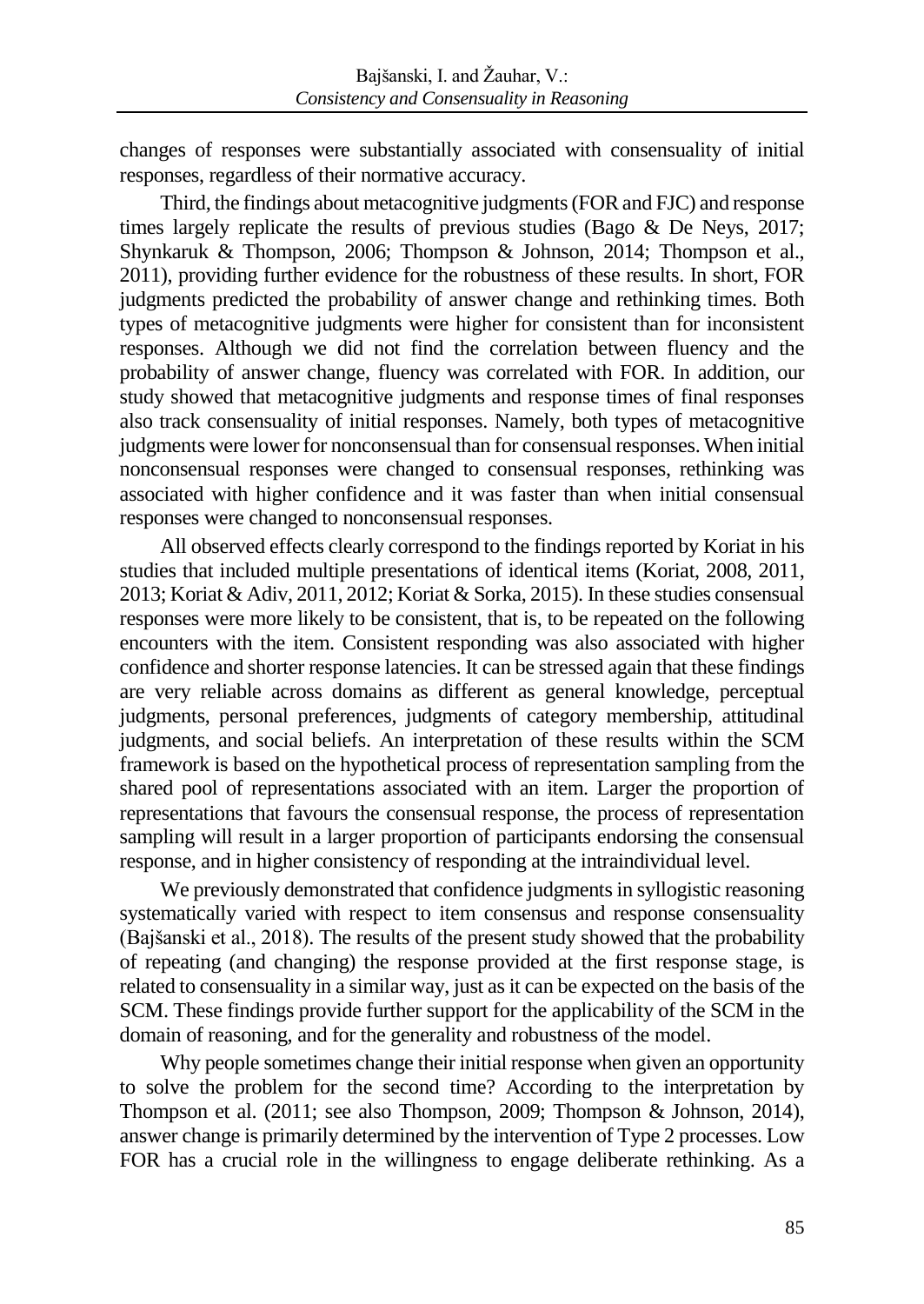consequence, more time is spent on rethinking, and, occasionally, different final response is given. There is strong evidence that supports this view: low FOR is related to longer rethinking times, and to higher probability of answer change.

Our results offer an additional possible route to answer change: random fluctuations in representation sampling, or generating evidence for each of the two response options. Different response opportunities may lead to different responses as a consequence of different outcomes of the sampling process, and resulting evidence favouring each of the two response options. If this is the case, answer change will occur even without the intervention of qualitatively different Type 2 processes.

A negative correlation between FOR and rethinking times may indicate engagement of Type 2 processes. On the other hand, this correlation may also reflect the effects of self-consistency. Koriat (2012) suggested that the duration of the sampling process is determined by the consistency of sampling, and, as a consequence, that more consistent sampling terminates faster. For example, when engaging items with low self-consistency, initial responses should be given low FOR and they should have longer response latencies. During the second response opportunity, these items should also elicit longer response times. Therefore, the relation between FOR and rethinking times does not have to be a causal one. As a further piece of evidence, when our participants were changing their responses, they were faster when their second response was consensual than when it was nonconsensual.

Following the same logic, the relationship between FOR and answer change may also be a consequence of fluctuations in the sampling process. Items with low self-consistency should have lower item consensus, they should be assigned lower FOR, and they should have a higher probability of response change. This speculation is supported by the strong negative correlation between item consensus and the probability of answer change of consensual responses, and a strong positive correlation between item consensus and probability of answer change of nonconsensual responses.

To summarize, we speculate that there are two possible routes to answer change. First route is via FOR and analytic engagement. Responses that are generated without strong evidence will be accompanied by the feeling of metacognitive uncertainty (Quayle & Ball, 2000; Thompson, 2009) which will trigger more careful rethinking and will engage analytic Type 2 processes, with rationalization and decoupling as potential outcomes (Evans & Stanovich, 2013; Pennycook, Fugelsang, & Koehler, 2015). Second route is via random fluctuations in representation sampling. Responses that are generated without strong evidence will often be nonconsensual responses, responses given to items with low item consensus, and they will be followed by low FOR. Second presentation of the item will restart the sampling process, with all the consequences described before. However, it should be also noticed that generating the second response is surely not independent from the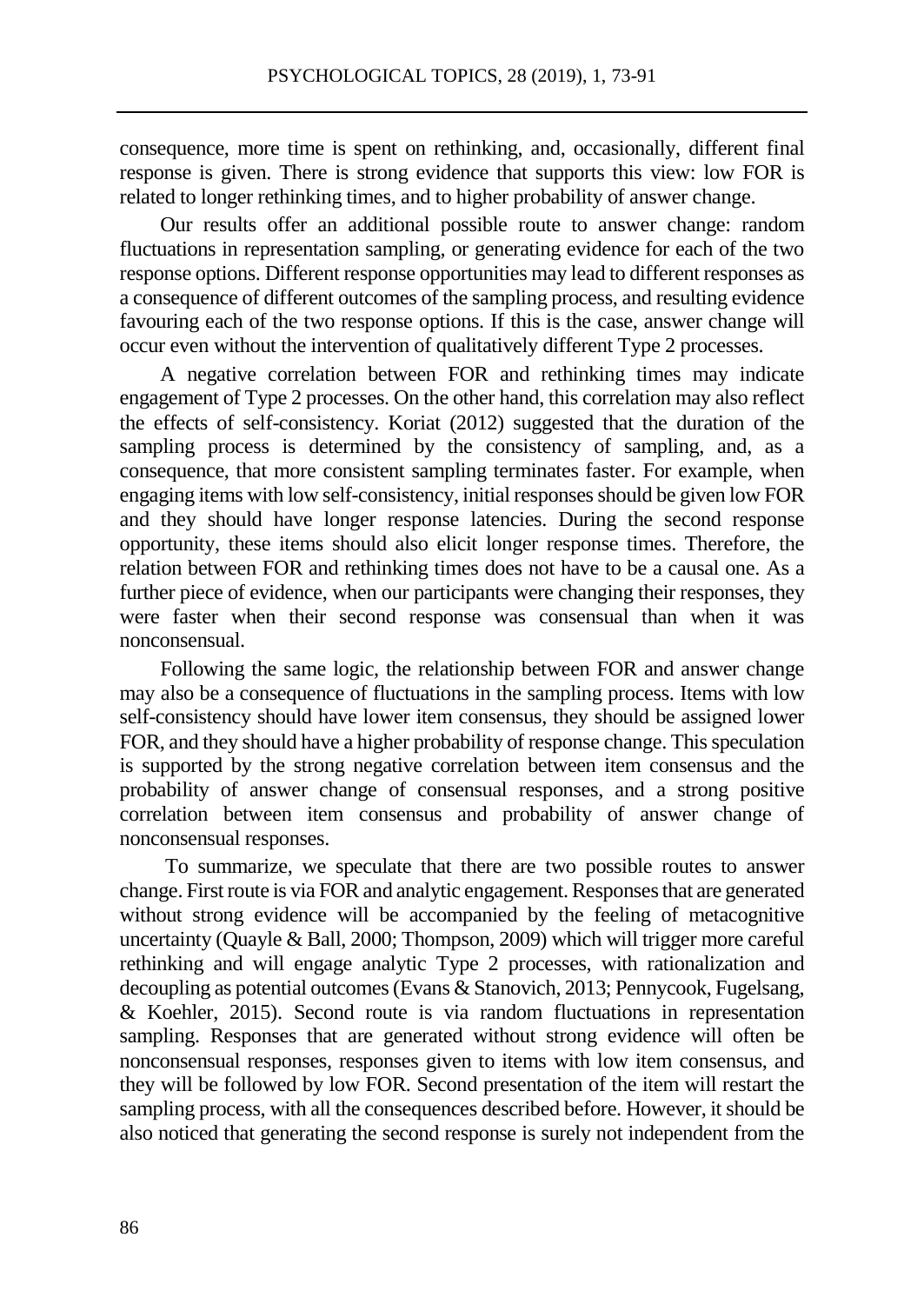initial response, since participants can base their second decision on the remembered initial response.

To connect the results of this study to the literature on dual-process theory (Evans & Frankish, 2009; Kahneman, 2003; Sloman, 1996; Stanovich, 1999), the obtained results can be related to current dual process models that propose multiple Type 1 processes (Bago & De Neys, 2017; De Neys, 2017; Pennycook et al., 2015). According to these models, when participants attempt to solve conflict problems, Type 1 processes can cue several responses or give rise to two different intuitions, one logical, and one heuristic. Comparative strength of initial intuitions determines the initial response, as well as the engagement of Type 2 processes. In particular, according to Bago and DeNeys (2017), stronger intuition determines which of two response options will be endorsed. The relative strength of two intuitions determine the probability of answer change: larger the difference in strength between two intuitions, smaller the probability of answer change. Therefore, normative responses are not reachable only by Type 2 processes, but by quick intuitions as well. Similarly, in a recent study, Newman, Gibb, and Thompson (2017) showed that quick responses were affected by the rules of probability, and slow responses by belief-based information, contrary to common assumption that belief-based reasoning is fast and characteristic for Type 1 processes, and that rule-based reasoning is slow and requires Type 2 processes. There is a growing body of research with similar findings (De Neys, 2014; De Neys & Glumicic, 2008; Dujmović & Valerjev, 2018; Handley, Newstead, & Trippas, 2011).

These findings and theoretical accounts can be related to the view that initial responses are determined by the strength of evidence favouring each response option. Importantly, we speculate that this evidence is obtained by sampling from the shared pool of representations, both for initial and final responses. The hypothetical pool of representations comprises all possible pieces of evidence that may affect response choice. It can be further argued that task demands and individual differences may affect the availability of different pieces of evidence. For example, instructions to answer quickly may increase availability of belief-based information (Evans & Curtis-Holmes, 2005), working memory load may affect the availability of rulebased information (De Neys, 2006), and individual differences in cognitive capacity and disposition to think analytically may affect the sensitivity to normative information (Stanovich & West, 1998; Thompson & Johnson, 2014; Toplak, West, & Stanovich, 2011; West, Toplak, & Stanovich, 2008).

As a final consideration, the results of this study have methodological implications. The obtained results indicate self-consistency as a factor that affects answer change. Inconsistent responding may not be a consequence of the engagement of Type 2 processes and careful rethinking, but a consequence of random fluctuations in generating evidence during two encounters with an item. Therefore, additional controls are needed to differentiate the potential effects of Type 2 processes from random fluctuations in decisions about the options. For example,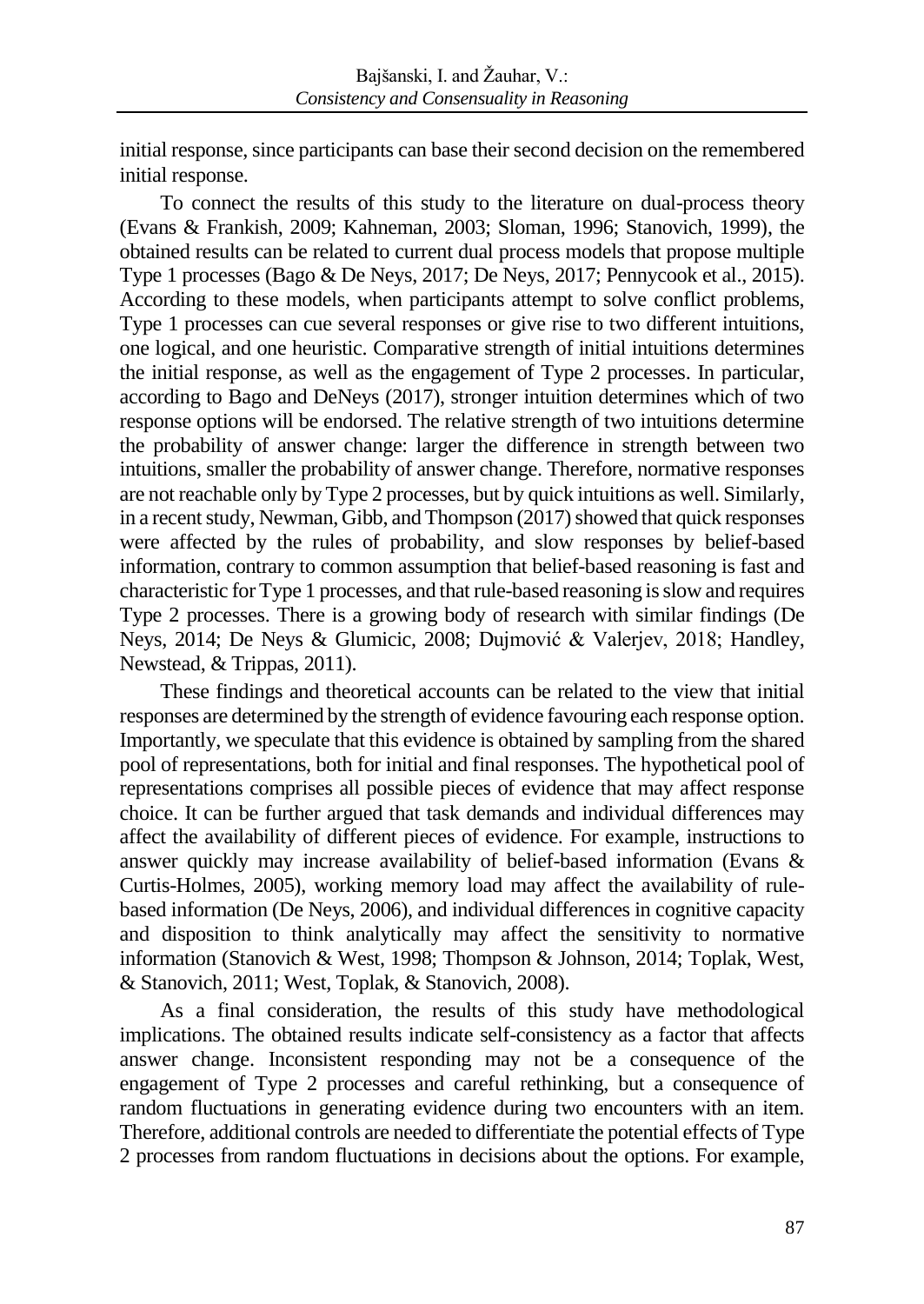results obtained with two-response paradigm could be compared to the consistency of responding on multiple opportunities to give intuitive responses. Another methodological implication concerns properties of items used. Across different domains, items with different consensus elicit different patterns of responding, including differences in metacognitive judgments, consistency of responding, and response times. Therefore, careful examination of properties of items used, including distributions of consensual and nonconsensual responses and their accuracy should be an important initial step in studying metacognitive judgments and consistency of responding in the domain of reasoning.

To conclude, the results of this study provide further support for the relevance of the SCM in a domain of reasoning. Patterns of answer change, as well as metacognitive judgments and response times, were clearly related to item consensus and response consensuality. However, our findings are of limited generality, since we used only one type of problems, syllogistic reasoning problems, to test our predictions. Further studies should examine the generalizability of obtained results, using different tasks.

### **References**

- Ackerman, R., & Thompson, V. A. (2015). Meta-reasoning: What can we learn from metamemory? In A. Feeney & V. A. Thompson (Eds.), *Reasoning as memory* (pp. 164-178). Sussex, UK: Psychology Press.
- Ackerman, R., & Thompson, V. A. (2017). Meta-reasoning: Monitoring and control of thinking and reasoning. *Trends in Cognitive Sciences, 21*(8), 607-617. doi:10.1016/ j.tics.2017.05.004
- Bago, B., & De Neys, W. (2017). Fast logic?: Examining the time course assumption of dual process theory. *Cognition, 158,* 90-109. doi:10.1016/j.cognition.2016.10.014
- Bajšanski, I., Žauhar, V., & Valerjev, P. (2018, in press)[. Confidence judgments in syllogistic](https://philpapers.org/go.pl?id=BAJCJI&proxyId=&u=http%3A%2F%2Fdx.doi.org%2F10.1080%2F13546783.2018.1464506)  [reasoning: The role of consistency and response cardinality.](https://philpapers.org/go.pl?id=BAJCJI&proxyId=&u=http%3A%2F%2Fdx.doi.org%2F10.1080%2F13546783.2018.1464506) *Thinking and Reasoning*, 1-34. doi:10.1080/13546783.2018.1464506
- De Neys, W. (2006). Dual processing in reasoning: Two systems but one reasoner. *Psychological Science, 17*, 428-433. doi:10.1111/j.1467-9280.2006.01723.x
- De Neys, W. (2014). Conflict detection, dual processes, and logical intuitions: Some clarifications. *Thinking & Reasoning, 20,* 169-187. doi:10.1080/13546783.2013. 854725
- De Neys, W. (2017). Bias, conflict, and fast logic: Towards a hybrid dual process future? In W. De Neys (Ed.), *Dual process theory 2.0* (pp. 47-65). Oxon, UK: Routledge.
- De Neys, W., & Glumicic, T. (2008). Conflict monitoring in dual process theories of thinking. *Cognition, 106,* 1248-1299. doi:10.1016/j.cognition.2007.06.002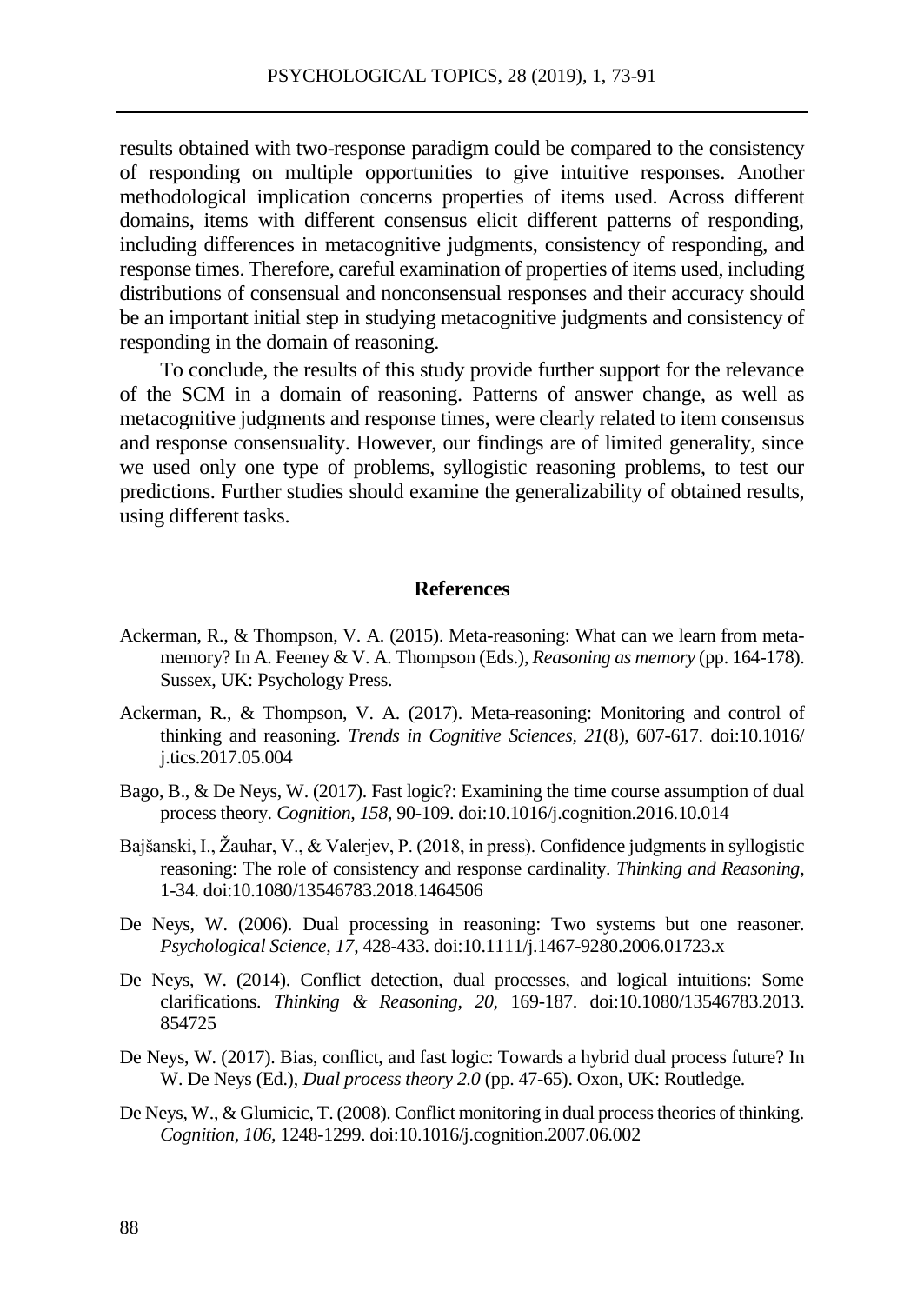- Dujmović, M., & Valerjev, P. (2018). The influence of conflict monitoring on meta-reasoning and response times in a base rate task. *Quarterly Journal of Experimental Psychology*, *71*(12), 2548-2561. doi:10.1177/1747021817746924.
- Evans, J. St. B. T. (2003). In two minds: Dual-process accounts of reasoning. *Trends in Cognitive Sciences, 7*(10), 454-459. doi:10.1016/j.tics.2003.08.012
- Evans, J. St. B. T., & Curtis-Holmes, J. (2005). Rapid responding increases belief bias: Evidence for the dual-process theory of reasoning. *Thinking & Reasoning, 11,* 382-389. doi:10.1080/13546780542000005
- Evans, J. St. B. T., & Frankish, K. (2009). *In two minds: Dual processes and beyond.* Oxford: Oxford University Press.
- Evans, J. St. B. T., Handley, S. J., Harper, C. N. J., & Johnson-Laird, P. N. (1999). Reasoning about necessity and possibility: A test of the mental model theory of deduction. *Journal of Experimental Psychology: Learning, Memory, and Cognition, 25*(6), 1495-1513. doi:10.1037/0278-7393.25.6.1495
- Evans, J. St. B. T., & Stanovich, K. E. (2013). Dual-process theories of higher cognition: Advancing the debate. *Perspectives on Psychological Science, 8,* 223-241. doi:10.1177/ 1745691612460685
- Kahneman, D. (2003). A perspective on judgment and choice: Mapping bounded rationality. *American Psychologist, 58,* 697-720. doi:10.1037/0003-066X.58.9.697
- Handley, S. J., Newstead, S. E., & Trippas, D. (2011). Logic, beliefs, and instruction: A test of the default interventionist account of belief bias. *Journal of Experimental Psychology: Learning, Memory, and Cognition, 37,* 28-43. doi:10.1037/a0021098
- Koriat, A. (2008). Subjective confidence in one's answers: The consensuality principle. *Journal of Experimental Psychology: Learning, Memory, and Cognition*, *34*, 945-959. doi:10.1037/0278-7393.34.4.945
- Koriat, A. (2011). Subjective confidence in perceptual judgments: A test of the selfconsistency model. *Journal of Experimental Psychology: General*, *140*, 117-139. doi:10.1037/a0022171
- Koriat, A. (2012). The self-consistency model of subjective confidence. *Psychological Review, 119,* 80-113. doi:10.1037/a0025648
- Koriat, A. (2013). Confidence in personal preferences. *Journal of Behavioral Decision Making*, *26*, 247-259*.* doi:10.1002/bdm.1758
- Koriat, A., & Adiv, S. (2011). The construction of attitudinal judgments: Evidence from attitude certainty and response latency. *Social Cognition*, *29*, 577-611. doi:10.1521/ soco.2011.29.5.577
- Koriat, A., & Adiv, S. (2012). Confidence in one's social beliefs: Implications for belief justification. *Consciousness and Cognition*, *21,* 1599-1616. doi:10.1016/j.concog.2012. 08.008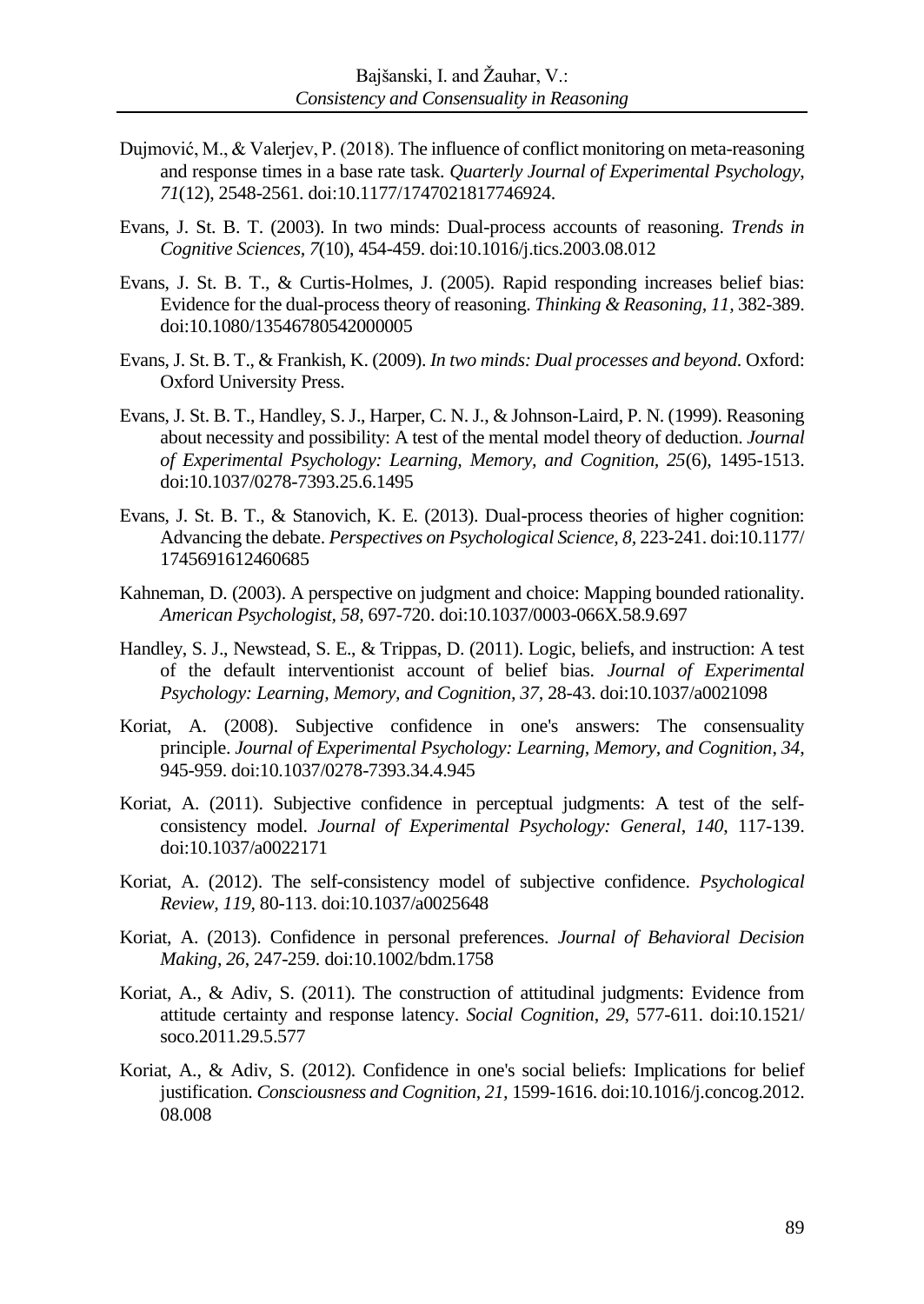- Koriat, A., & Adiv, S. (2016). The self-consistency theory of subjective confidence. In J. Dunlosky & S. Tauber (Eds.), *The Oxford handbook of metamemory* (pp. 127-147). New York: Oxford.
- Koriat, A., & Sorka, H. (2015). The construction of categorization judgments: Using subjective confidence and response latency to test a distributed model. *Cognition*, *134*, 21-38. doi:10.1016/j.cognition.2014.09.009
- Newman, I. R., Gibb, M., & Thompson, V. A. (2017). Rule-based reasoning is fast and beliefbased reasoning can be slow: Challenging current explanations of belief-bias and baserate neglect. *Journal of Experimental Psychology: Learning, Memory & Cognition, 43*(7), 1154-1170. doi:10.1037/xlm0000372
- Pennycook, G., Fugelsang, J. A., & Koehler, D. J. (2015). What makes us think? A threestage dual-process model of analytic engagement. *Cognitive Psychology, 80,* 34-72. doi:10.1016/j.cogpsych.2015.05.001
- Pennnycook, G., & Thompson, V. A. (2012). Reasoning with base-rates is routine, relatively effortless and context-dependent. *Psychonomic Bulletin & Review*, *19*(3), 528-534. doi:10.3758/s13423-012-0249-3
- Quayle, J. D., & Ball, L. J. (2000). Working memory, metacognitive uncertainty and belief bias in syllogistic reasoning. *Quarterly Journal of Experimental Psychology, 53A,* 1202- 1223. doi:10.1080/02724980050156362
- Shynkaruk, J. M., & Thompson, V. A. (2006). Confidence and accuracy in deductive reasoning. *Memory & Cognition*, *34*, 619-632. doi:10.3758/BF03193584
- Sloman, S. A. (1996). The empirical case for two systems of reasoning. *Psychological Bulletin, 119*(1), 3-22. doi:10.1037/0033-2909.119.1.3
- Stanovich, K. E. (1999). *Who is rational?: Studies of individual differences in reasoning.* Mahwah, NJ: Lawrence Erlbaum Associates.
- Stanovich, K. E., & West, R. F. (1998). Individual differences in rational thought. *Journal of Experimental Psychology: General, 127*(2), 161-188. doi:10.1037/0096-3445.127.2. 161
- Thompson, V. A. (2009). Dual process theories: A metacognitive perspective. In J. Evans & K. Frankish (Eds.), *In two minds: Dual processes and beyond* (pp. 171-195). Oxford, UK: Oxford University Press.
- Thompson, V. A., & Johnson, S. J. (2014). Conflict, metacognition, and analytic thinking. *Thinking & Reasoning, 20*(2), 215-244. doi:10.1080/13546783.2013.869763
- Thompson, V. A., Evans, J. St. B. T., & Campbell, J. I. C. (2013). Matching bias on the selection task: It's fast and it feels good. *Thinking & Reasoning, 19*(3-4), 431-452. doi:10.1080/13546783.2013.820220
- Thompson, V. A., Prowse Turner, J. A., & Pennycook, G. (2011). Intuition, reason, and metacognition. *Cognitive Psychology, 63,* 107-140. doi:10.1016/j.cogpsych.2011.06. 001